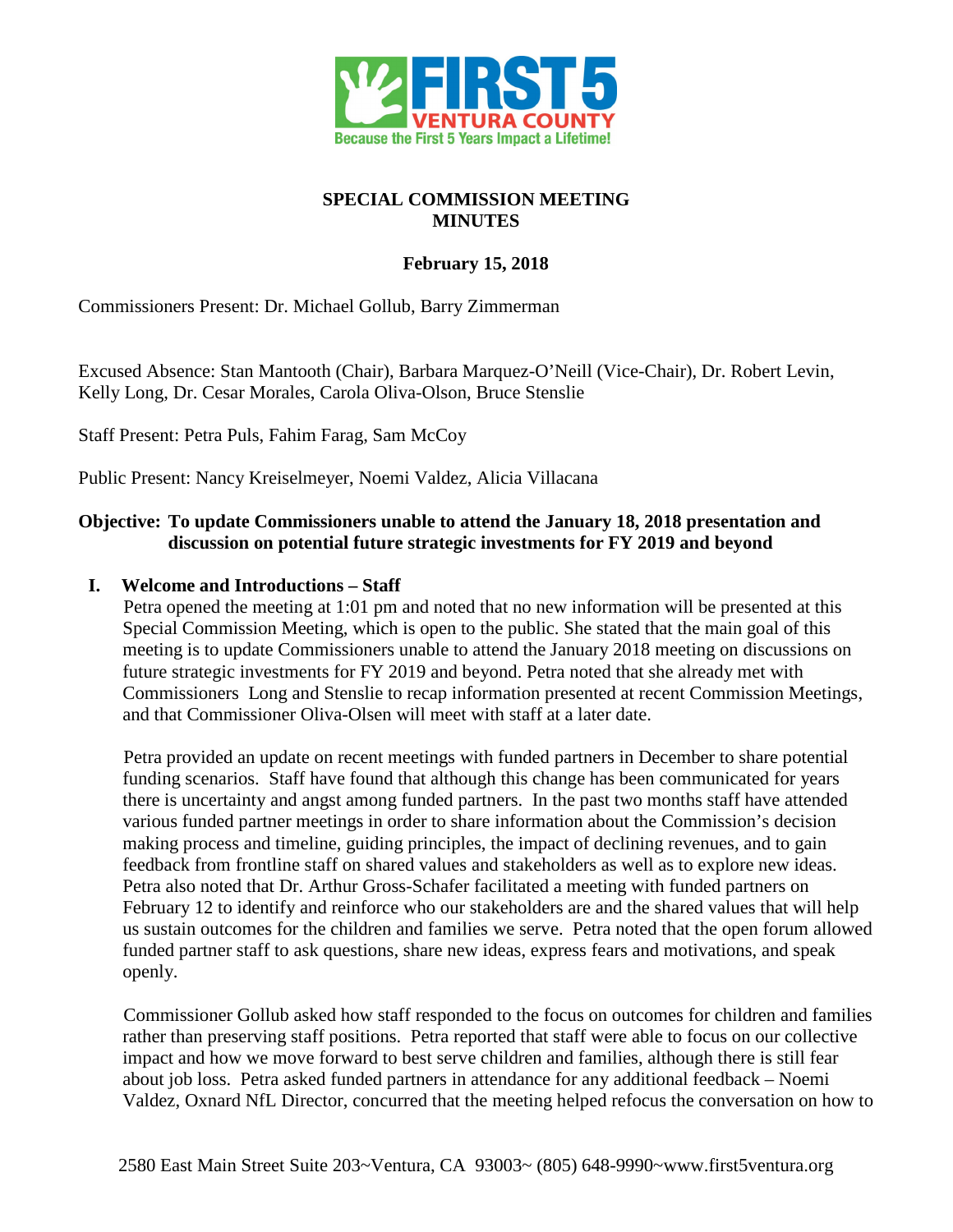move forward doing what is best for Ventura County but that anxiety will likely continue until a decision is made.

Petra provided background for the scenario presentation to follow, noting that since November 2017 staff have worked to identify which services we will continue direct investments in and which we will shift to capacity and systems building efforts. Petra noted that many discussions have been had on who we serve, do we provide targeted or universal services, and what our service delivery model will be moving forward.

Commissioner Gollub asked about the possibility of getting revenue from Cannabis tax. Petra noted that the F5 Association is advocating for funds at a state level and we are hopeful, as a certain percentage is allocated to prevention and health education. Petra added that while First 5 is aligned with those values it will be some time before we see decisions about revenue distribution. Commissioner Zimmerman agreed and reported that there is no expectation of Cannabis tax revenue being distributed in the next 12 months. Petra added that in conversations with Supervisor Long it appears state Cannabis tax revenues may be distributed prior to local revenue.

Commissioner Gollub asked if First 5 is valued by State agencies and decision makers. Commissioner Zimmerman noted that the department of social services and many others commend First 5 and that CalWORKs is considering the "First 5 Model" in developing a home visiting program. Commissioner Zimmerman added that finance policy makers are often not aware of program outcomes. Petra reported that while we will continue to pursue additional revenues our core strategic investments for FY 2019 and beyond should be focused on Prop 10 revenue only.

# **II. Review of Potential Scenarios for FY 2019-21 (as presented on January 18, 2018) and discussion– Staff**

Petra noted that the scenario presentation will be exactly what was presented on January 18, 2018 and introduced Sam McCoy, Director of Program and Evaluation. Sam noted staff have been working through a lens of strategic plan goals to determine investments in terms of direct services vs. capacity building and identify what services would not exist without funding from F5VC. Sam noted that identified direct service investments include PACT programming, parent support and navigation through family liaisons, parent education, Triple P, and potentially preschool scholarships. Sam also noted in systems change we are looking at staff's role in countywide strategies such as Help Me Grow, universal screenings, parent leadership programs, and initiatives such as 2-1-1. Sam noted that Oral Health may be an area that we shift efforts from direct services to systems building and noted that most of our direct services are delivered through 26 FRCs which are structured under 11 NfLs.

Commissioner Zimmerman noted that information about scope of services provided and relative needs of community served would be helpful to the Commissioners moving forward, Sam concurred. Sam noted for reference that FY 17-18 direct service investments are \$11M with \$4.1M projected for FY 19-20. Sam also noted that of the scenarios presented in November, a 50% across the board funding reduction was eliminated from consideration.

#### **Scenario 1: NfL Consolidation**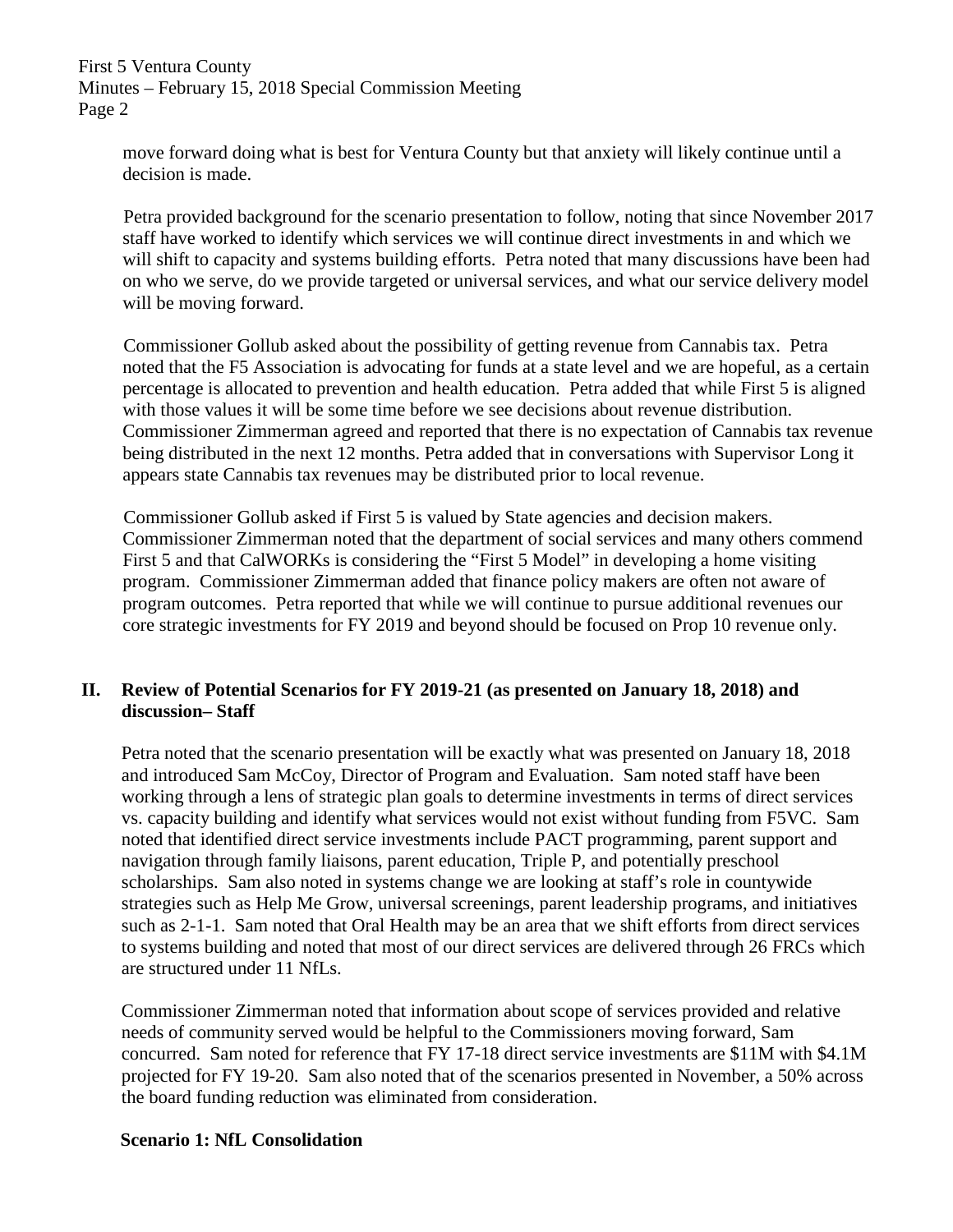*Sam noted scenario 1 would consolidate existing NfLs into regions, potentially three or five across the county and continuing the current allocation formula. Potential programs delivered through NfLs would include PACT programming, parent support and education, and developmental screenings. Sam presented an example of how the four Oxnard NfLs may be consolidated, structured, and deliver services. Sam noted that benefits for this scenario include continuity of current NfL structure, limiting confusion for parents and communities, and preserving core services and contracting model. Sam also noted that this scenario may not be sustainable long-term, would require a RfP which could create competition among NfLs, consolidation may be an issue for unionized staff, savings may be offset by the need to hire additional staff for larger areas, and quality may be impacted as staff become more generalists.*

Commissioner Zimmerman asked if there are financial benefits to consolidation beyond administrative savings. Sam confirmed that the savings would primarily be administrative expenses.

Commissioner Gollub asked if the NfLs would remain in place. Sam noted that in this model F5VC would contract with three to five regional NfLs to deliver services at satellite FRCs throughout a region of the county.

Commissioner Zimmerman asked if services would be structured by further modeling in each region. Petra confirmed and added that contracts would be reduced to meet budget considerations moving forward in addition reduced administrative expenses from consolidation.

Commissioner Gollub asked if NfLs receive funding other than from F5VC. Petra noted that school districts often contribute in-kind support such as facility and classroom space but we are the core cash funder for these programs.

### **2: Targeted High Need**

*Sam noted that scenario 2 would also consolidate NfLs into a regional model but would target services to "high-need" areas based on criteria such as income, a specific geography, access, or other factors. Once criteria were established, an RfP would be issued and we would focus the direct service investments to targeted high need areas only. Sam noted that benefits for this scenario include some continuity of core services and contracting/service delivery models remaining largely as they are now. Sam added that concentrating services may allow for the greatest impact in terms of return on investment. Sam also noted the considerations identified: loss of countywide reach, how we would be perceived by communities we are not concentrating services in, and that F5VC may become another largely income based program. Petra added that this model may limit the diversity of children and families served, which has always been important to F5VC.*

There were no questions from Commissioner Gollub or Commissioner Zimmerman at this time.

### **3: (New Model) Direct Services through F5VC**

*Sam noted that scenario 3 eliminates the current NfL structure and contracted services and positions F5VC to deliver services directly. In this scenario, F5VC would hire staff to deliver programs countywide which would increase administrative costs and facilities may have to be rented to deliver programs. Sam noted that F5VC would seek MOUs to deliver programs on School*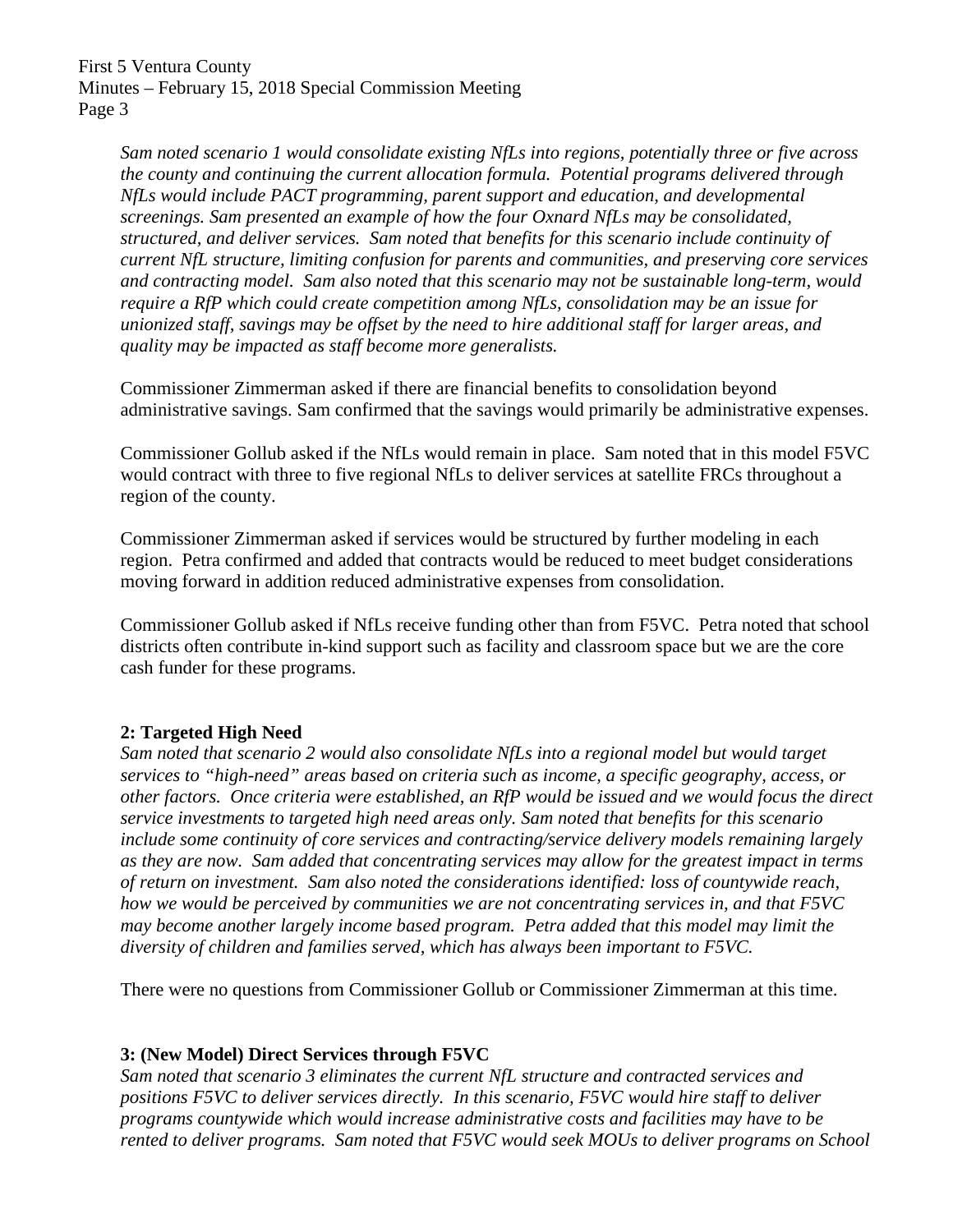*District sites as well as potential community sites and that it may be difficult to secure every site we currently have. Sam added that F5VC regional coordinators would continue to oversee placedbased program initiatives and community relationships.*

*Sam highlighted that benefits for this scenario include: greater flexibility with non-traditional hours and school calendars, greater internal control in staffing, adaptability to each region, ability to contract with multiple entities for space, and may allow for easier transition of staff from current NfLs. Sam noted this model may allow for a sliding-scale fee structure and would allow for a more rapid implementation of the new model as well as potentially streamline access to F5VC services. Sam presented considerations for this model, including: F5VC would shift from a funder to a service provider, would require additional staff and upfront work to develop service delivery model as well as have an impact on fiscal/administrative staff, we may lose some in-kind support that we leverage currently, and it may cause community/partner anger or a certain perception of F5VC if we became a service provider.*

There were no questions from Commissioner Gollub or Commissioner Zimmerman at this time.

### **4: Countywide Service Contract**

*Sam noted scenario 4 is similar to scenario 3 but with F5VC contracting with a single countywide entity. Hypothetical partners include Boys & Girls Clubs, YMCA, and CDI or CDR, just to list a few. This partner would deliver core services such as PACT, and family support. F5VC staff will work with the contract partner to maintain program quality and fidelity as well as provide technical assistance. Sam noted we envision this countywide entity would have regional directors as well as administrative and program staff. Sam added that the regional directors would be sensitive to the needs of the specific communities and that family liaisons may subcontracted to organizations such as HSA or Kids and Family Together.*

*Sam noted the benefits of this scenario: many of these hypothetical partners have MOUs and their own community sites, this would enable greater flexibility with programs outside of traditional calendars and school hours, and partners may leverage funding through non-profit partners and fundraise in addition to implement a sliding-scale fee structure. Sam noted considerations include: ensuring countywide service delivery across all regions as well as maintaining quality and fidelity. This scenario would require considerable capacity building and oversight, may lose the current placed-based feel, and affect F5VC branding. Commissioner Morales asked whether under this scenario, F5VC would continue to exist. Commissioner Mantooth noted F5VC would be the primary funder for these services.*

Commissioner Gollub asked if such a countywide entity exists. Sam noted that hypothetical partners such as Interface, CDI and CDR have some capacity but there have been no conversations with potential partners. Commissioner Zimmerman noted it may be difficult to find a countywide organization that aligns with F5VC values and strategic plan goals and to add that to the list of considerations. Sam concurred.

### **III. Consideration of Next Steps – Commissioners**

Commissioner Gollub asked how efficient and effective NfLs are and if costs are in line with services provided. Petra noted that NfLs generally utilize their funding allocations annually with the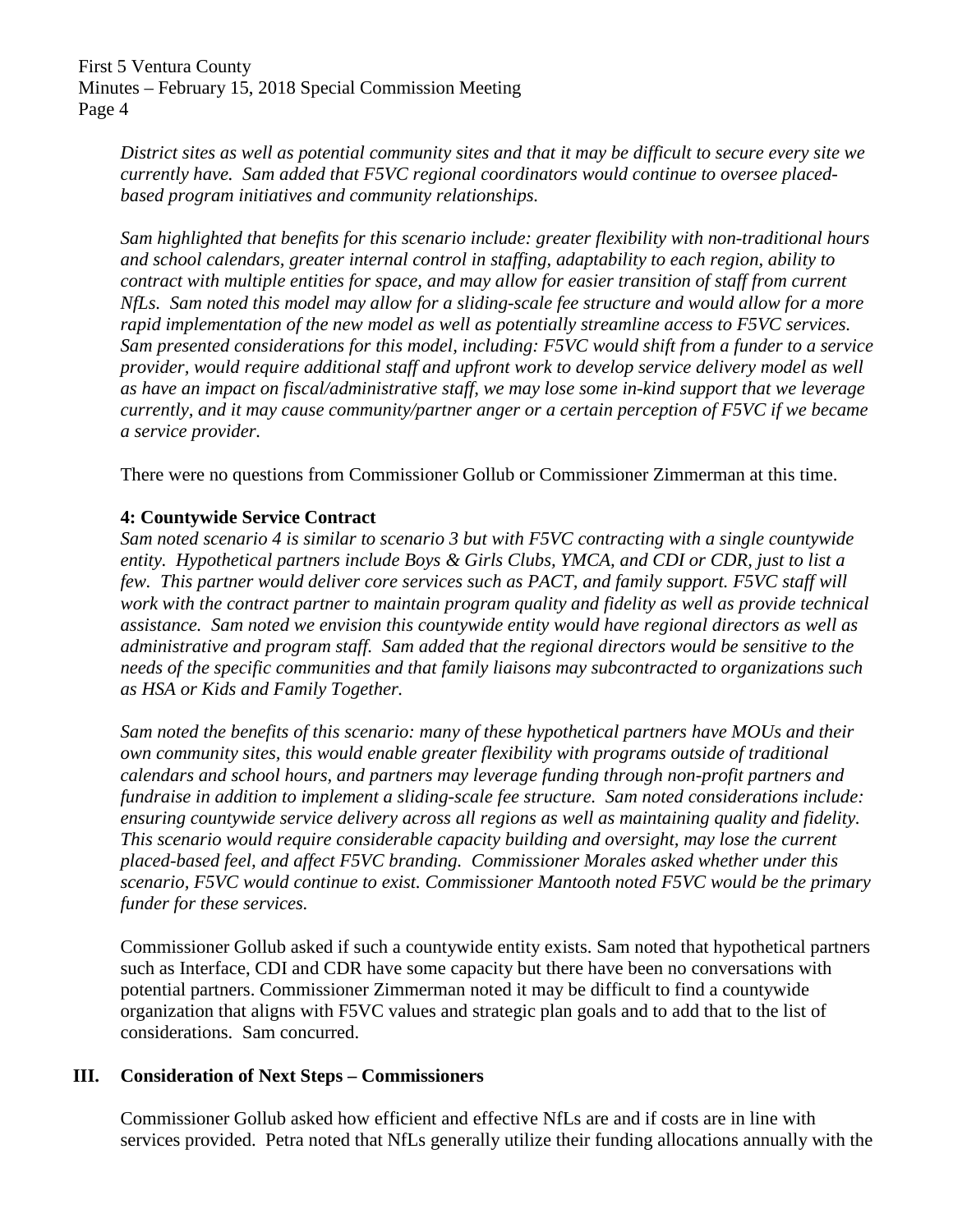exception of last year due to funded preschool spaces being converted to state funded spaces. In terms of performance, all NfLs generally meet or exceed performance targets. Petra added that costs to deliver a specific service vary across NfLs, depending on the contract agency.

Commissioner Gollub asked what staff prefer. Petra was cautious to speak for all F5VC or NfL staff but reported that scenario 2, targeted services, seems to be least popular across the board. Petra also noted that in January, the Commissioners shared a similar view about scenario 2 and noted that we should focus on desired outcomes for children and families, not necessarily the criteria that our service population needs to meet. Petra also noted that staff is concerned about scenario 4 in terms of finding the right partner, the potential loss of momentum, and the impact on F5VC branding.

Commissioner Gollub asked if the cost savings would be significant if we contract with an agency vs with existing NfLs. Petra noted it depends largely on the agency and their existing infrastructure. Commissioner Zimmerman noted that leveraging a partner's infrastructure would provide additional savings but F5VC would need to invest in capacity building to deliver these programs if they are not already core programs.

Petra noted that there are consistently fewer considerations for scenarios 1 and 3 than for scenarios 2 and 4. She added that scenario 3 would change the nature and culture of F5VC as an organization. Petra added that Prop 10 revenues will continue to decline; we are currently projecting \$5.5M in revenues for FY 21-22 with further declines moving forward. Petra reported staff are currently working on cost modeling for all scenarios and not asking the commission for any decisions at this time.

Commissioner Zimmerman asked if a decision has been made about core F5VC services moving forward. Petra noted that our categorization of investments presented today reflects what the Commission identified in November but no formal decisions have been made.

Commissioner Gollub asked where the savings will be if we consolidate NfLs but still have FRCs. Petra reported we currently have 26 FRC sites with a wide range of variance in terms of hours of operation and programs and that we may have to reduce FRC locations. Exact numbers would depend on the level of in-kind and leveraged resources we could secure.

Commissioner Zimmerman noted hard questions include if a 50% funding reduction would mean a 50% reduction in FRC locations, if it is feasible to have local services of value in every community, what is the cost of having a presence in every community, and would we better serve the county by having more intense services in areas of higher need. Petra concurred that these are all tough questions to answer.

Commissioner Zimmerman noted that contracting with a countywide organization does not change our scope or provide real savings and it would be more efficient to do in house programs. He added consolidation would be a half-step that may not be enough long term when competition for Prop 10/64/etc. funding is so intense. Commissioner Zimmerman also noted we may consider reducing investments sooner rather than later in order to maintain reserves for as long as possible and provide greater value for the community. This would also help to create a sense of urgency for increased community support.